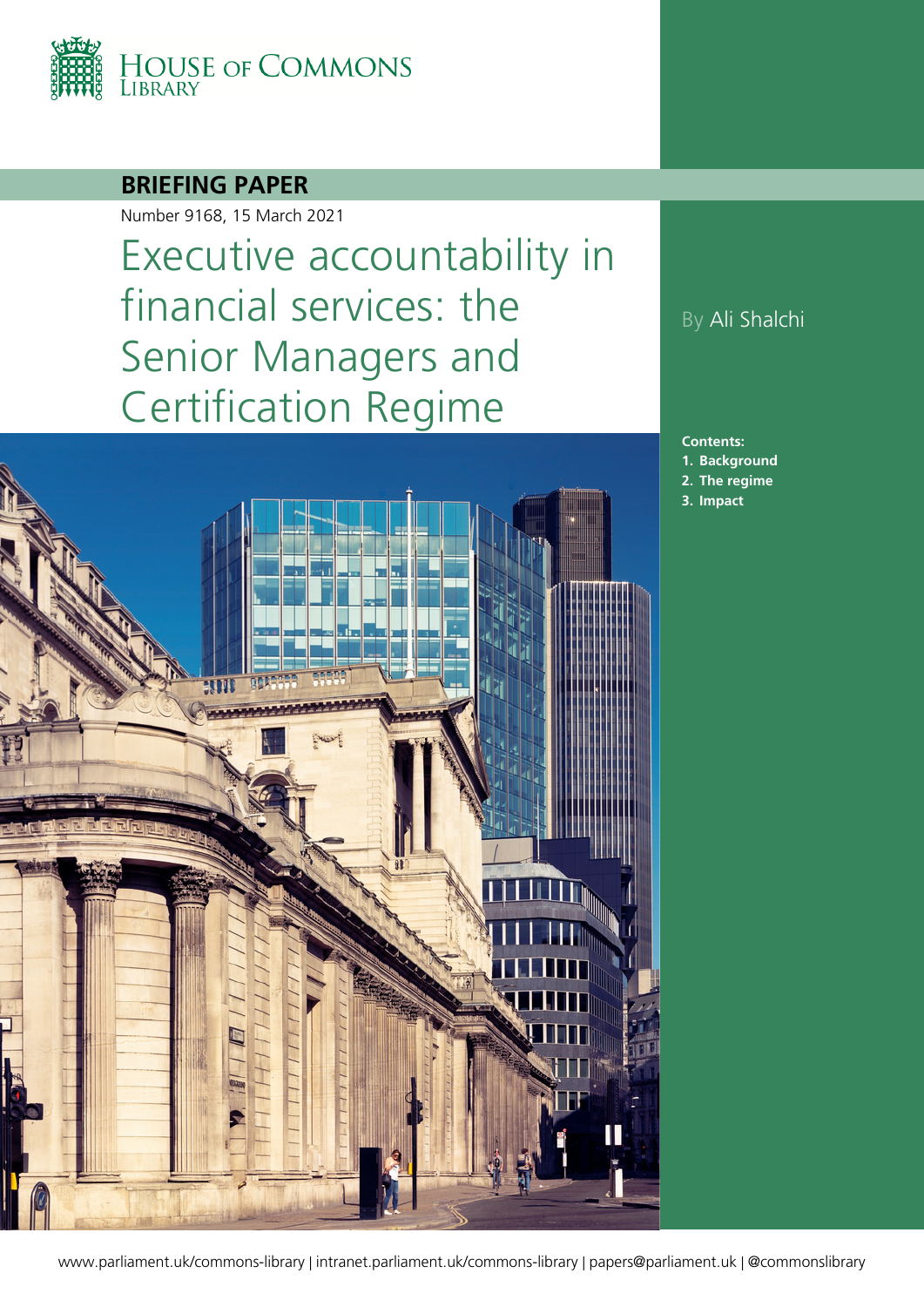## **Contents**

| <b>Summary</b>                                    | 3  |
|---------------------------------------------------|----|
| <b>Background</b>                                 | 4  |
| Approved Persons Regime                           | 4  |
| The Parliamentary Commission on Banking Standards | 4  |
| Government response                               | 6  |
| Implementation of the reforms                     | 7  |
| The regime                                        | 11 |
| Senior Managers Regime                            | 12 |
| Certification Regime                              | 13 |
| <b>Conduct Rules</b>                              | 14 |
| <b>Impact</b>                                     | 15 |
| FCA review                                        | 15 |
| PRA review                                        | 15 |
| Enforcement                                       | 16 |
|                                                   |    |

Cover page image copyright: Economy - commuters – istockphoto / image cropped.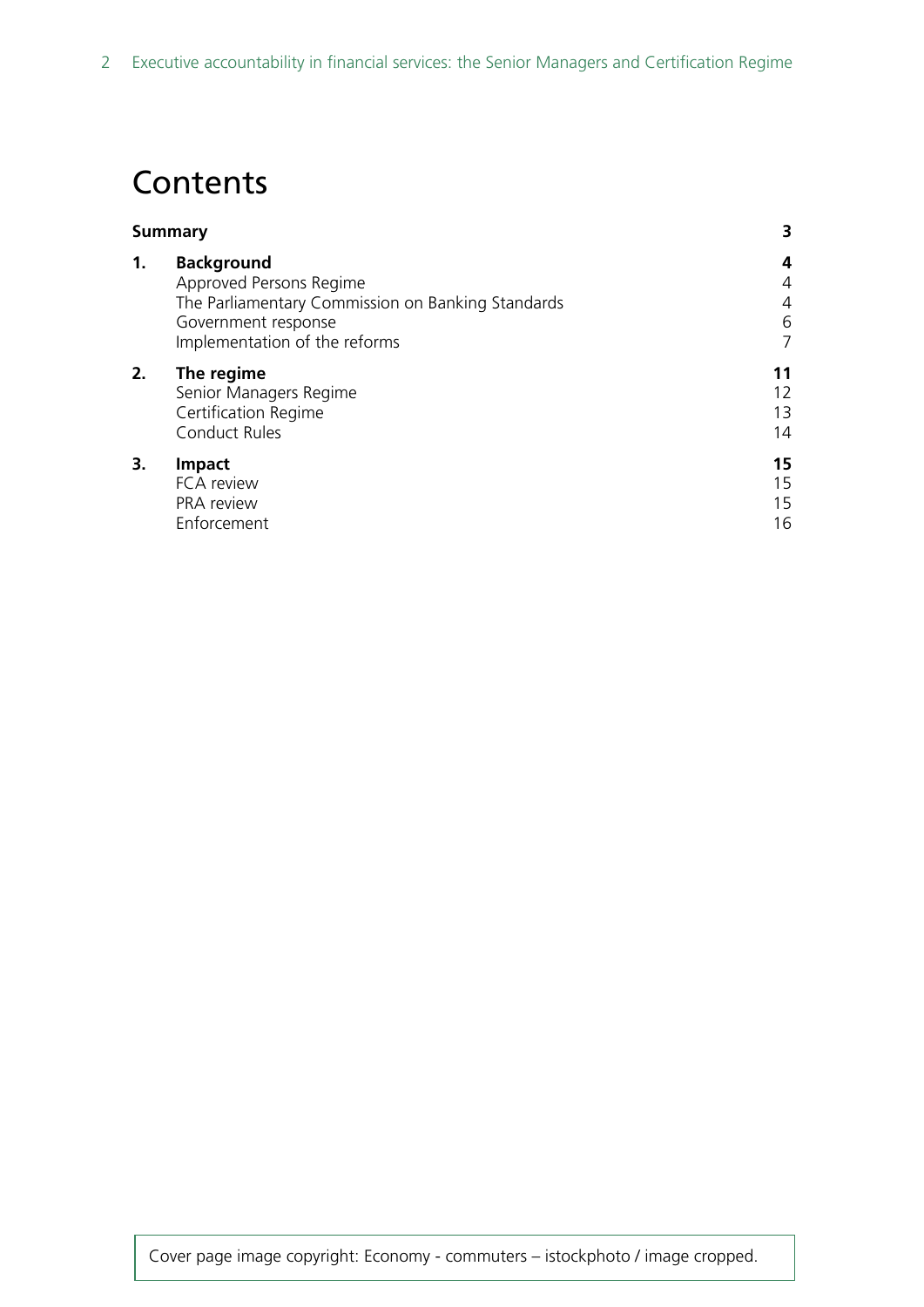## <span id="page-2-0"></span>Summary

UK financial services firms are regulated by the Financial Conduct Authority (FCA), and sometimes the Prudential Regulation Authority (PRA) too.

Individual accountability regimes focus on the people who manage these firms, ensuring they are fit and proper to do their jobs.

The *Financial Services and Markets Act 2000* introduced the Approved Persons Regime (APR). This required the regulator to pre-vet candidates for senior management positions in financial services firms like banks.

Following the financial crisis and revelations of LIBOR-rigging, the Parliamentary Commission on Banking Standards was established in July 2012, with then-Conservative MP Andrew Tyrie as Chair, to advise on reform of the banking sector.

The Commission criticised the small number of enforcement cases brought under the APR, concluding that the APR was a "complex and confused mess". It recommended replacing the APR with a three-pillar approach comprising pre-vetting of senior managers, internal certification of other high-risk roles, and reform of the public register of approved persons, which only contained limited information.

The Coalition Government accepted the Commission's proposals and introduced the regime in the *Financial Services (Banking Reform) Act 2013*. In brief, this regime, known as the Senior Managers & Certification Regime (SM&CR), comprises:

- the Senior Managers Regime: people performing significant managerial functions who must be pre-approved by the regulator and then certified annually;
- the Certification Regime: a larger group of persons in high-risk roles who need not be pre-approved but must be certified annually as fit and proper for their roles; and
- the Conduct Rules: a set of minimum standards such as a duty to act with integrity, with which most staff in financial services firms need to comply.

The SM&CR was introduced to the banking industry from March 2016. It was extended to insurers in December 2018, and to the bulk of the remainder of the roughly 60,000 FCAregulated financial services firms in December 2019.

Initial reviews of the effectiveness of the regime by the FCA and PRA concluded that the SM&CR was having a positive culture change in firms, although more time and work was needed to embed the regime. In adopting the SM&CR, the PRA described the UK as a world leader in individual accountability.

As of September 2020, however – over four years after the regime was first introduced – the regulators had only successfully enforced the regime on one occasion, by imposing a fine in May 2018 against the group Chief Executive of Barclays, James Staley. This has led to early concerns over whether the new regime is fit for purpose.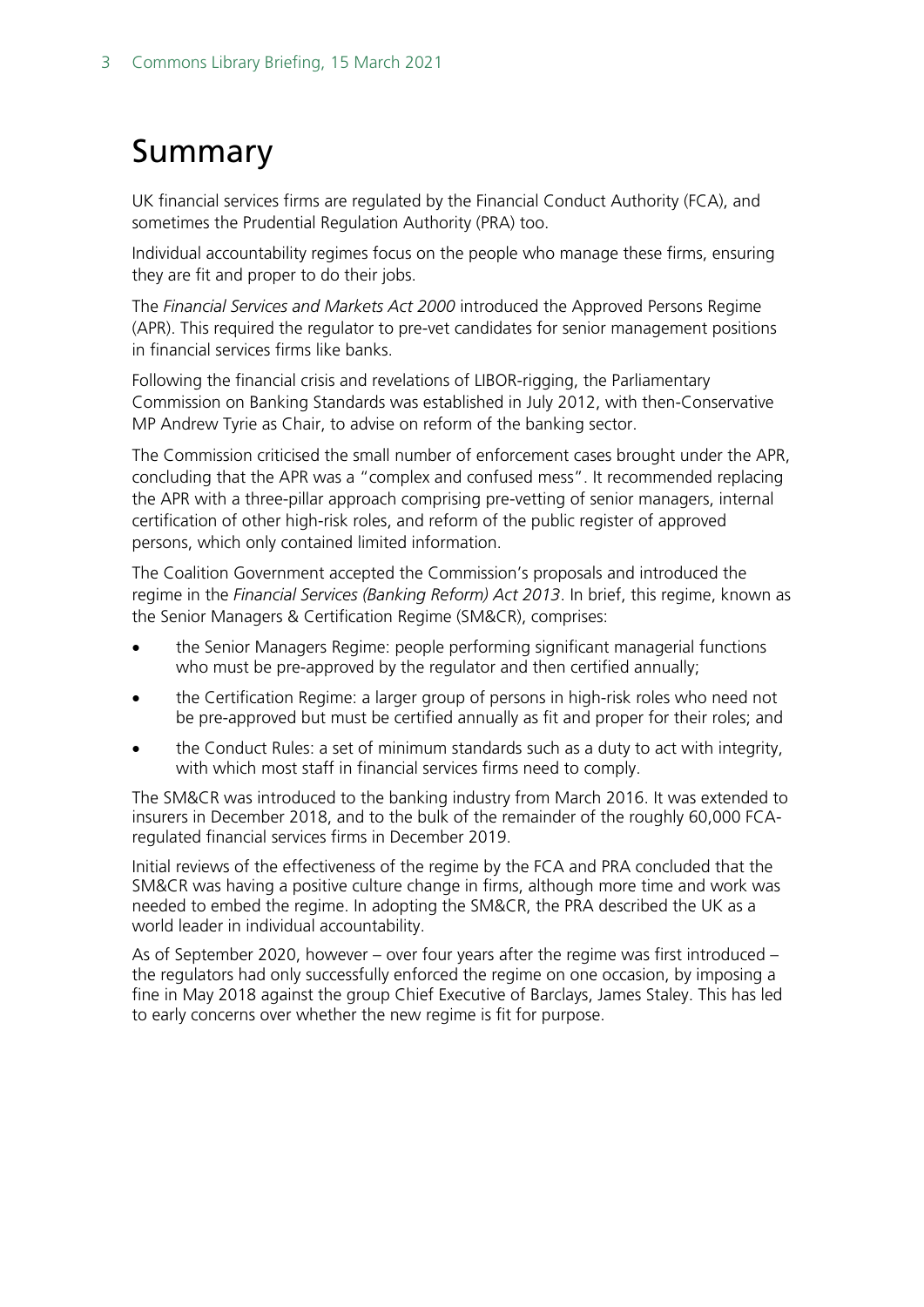## <span id="page-3-0"></span>1. Background

In addition to regulating firms that perform financial services, there has for some time been specific regulation of the individuals that manage those firms.

Before the passing of the *Financial Services and Markets Act 2000* (FSMA), there was no financial services-wide regulation of firm managers. Instead, regulation was sectorspecific. In banking, for example, legislation provided for the pre-vetting of certain senior management positions, but there was no specific way for regulators to take disciplinary action against such managers when misconduct took place.<sup>1</sup>

## <span id="page-3-1"></span>Approved Persons Regime

FSMA introduced one regime across the financial services sector. It created a new body, the Financial Services Authority (FSA), which oversaw this new regime, known as the Approved Persons Regime (APR).

Under the APR, the FSA would specify certain functions it thought should require its preapproval, such as chief executives, directors or those responsible for compliance oversight. [2](#page-3-4) Firms could then apply for approval from the FSA for a person to be able to perform that function. The FSA would grant approval if it thought the person "fit and proper" for the role, considering factors like their qualifications, training and competence. [3](#page-3-5)

Once approved, individuals needed to comply with the FSA's statements of principle and codes of conduct. This included for example an obligation to act with integrity. Failure to comply could lead to the FSA publishing a statement against that person, issuing financial penalties, or withdrawing its approval.<sup>[4](#page-3-6)</sup> But enforcement of the regime at senior levels was considered rare.<sup>[5](#page-3-7)</sup>

In 2013 there were 26,795 approved individuals from the UK's largest 19 banking groups alone.<sup>[6](#page-3-8)</sup>

## <span id="page-3-2"></span>The Parliamentary Commission on Banking Standards

Following the financial crisis and [revelations](https://researchbriefings.files.parliament.uk/documents/CBP-8705/CBP-8705.pdf#page=17) of rigging of the London Interbank Offered Rate (LIBOR), a joint committee of Parliament was established in July 2012, with 10 members. Chaired by Andrew Tyrie (now Lord Tyrie, then a Conservative MP and chair of the Treasury Select Committee), its other members included the Archbishop of Canterbury, former Chancellor of the Exchequer Lord Lawson, and Labour MP Pat McFadden. Known as the Parliamentary Commission on Banking Standards (the Commission), its remit was to:

- consider the "standards and culture of the UK banking sector";
- assess the lessons learned for corporate governance and Government policy; and
- make recommendations for legislative and other regulatory action.<sup>[7](#page-3-9)</sup>

<span id="page-3-3"></span><sup>1</sup> FSMA, [Explanatory Notes,](https://www.legislation.gov.uk/ukpga/2000/8/notes/division/6/5) para 130

<span id="page-3-4"></span><sup>&</sup>lt;sup>2</sup> Parliamentary Commission on Banking Standards - Fifth [Report,](https://publications.parliament.uk/pa/jt201314/jtselect/jtpcbs/27/27ii08.htm) 12 June 2013, para 543

<span id="page-3-5"></span> $3$  see FSMA, [section 61](https://www.legislation.gov.uk/ukpga/2000/8/part/V/enacted) (as originally enacted)

<span id="page-3-6"></span><sup>&</sup>lt;sup>4</sup> FSMA, **Explanatory Notes**, paras 129 to 154

<span id="page-3-8"></span><span id="page-3-7"></span><sup>&</sup>lt;sup>5</sup> See the view of the Parliamentary Commission on Banking Standards - Fift[h Report,](https://publications.parliament.uk/pa/jt201314/jtselect/jtpcbs/27/27ii08.htm) 12 June 2013, para 1136

<sup>&</sup>lt;sup>6</sup> Parliamentary Commission on Banking Standards - Fifth [Report,](https://publications.parliament.uk/pa/jt201314/jtselect/jtpcbs/27/27ii08.htm) 12 June 2013, para 548

<span id="page-3-9"></span><sup>&</sup>lt;sup>7</sup> See House of Lords Library [briefing,](https://researchbriefings.files.parliament.uk/documents/LLN-2019-0109/LLN-2019-0109.pdf) Parliamentary Commission on Banking Standards QSD on 3 September 2019, 28 August 2019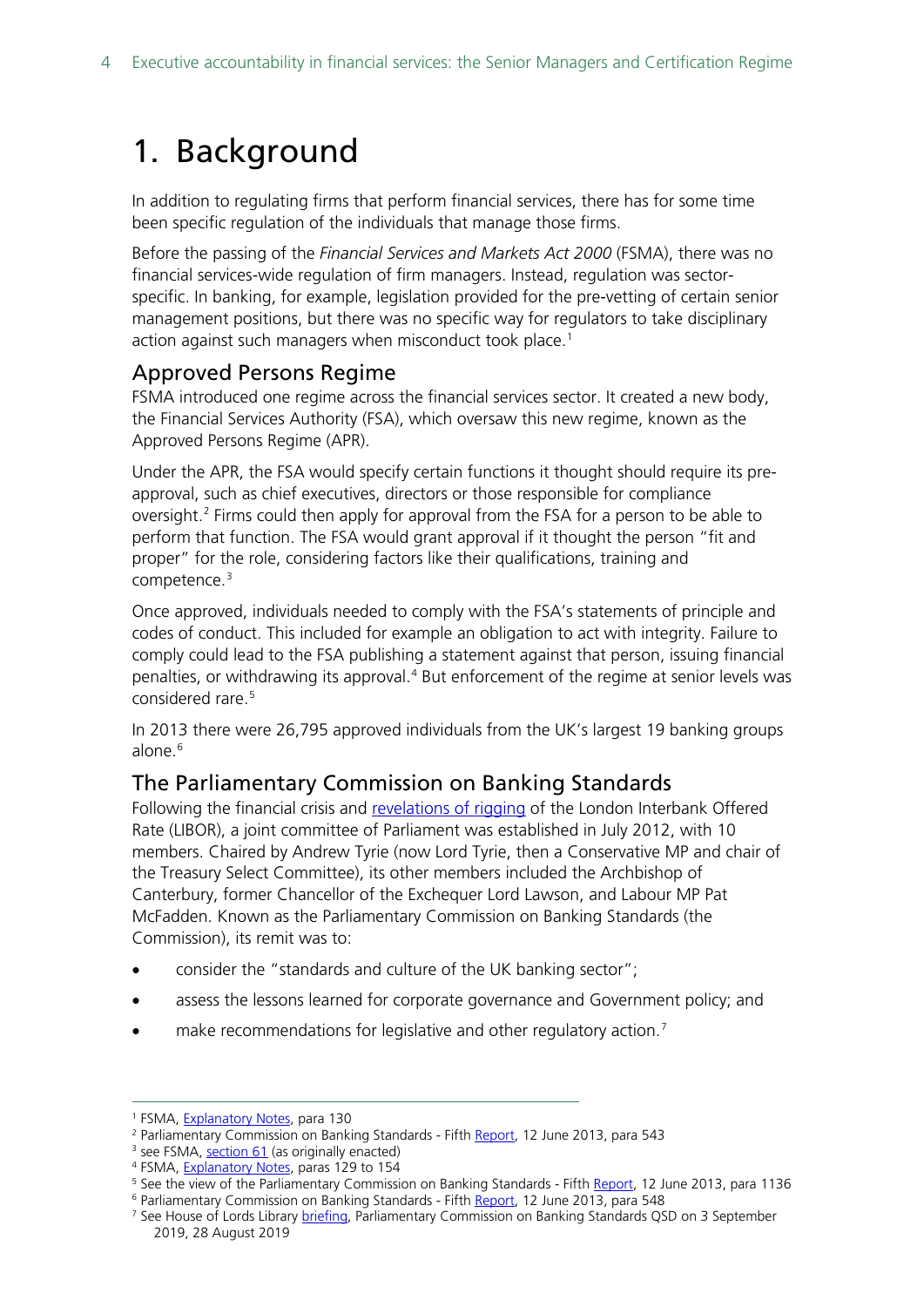In total, the Commission published five reports between December 2012 and June 2013. Its fifth and final report, titled *Changing Banking for Good*, made over 100 recommendations.

The Commission report *Changing Banking for Good* was highly critical of the Approved Persons Regime. Its main criticisms were that the APR:

- only covered those at the top of an organisation, missing out "a number of groups who might nevertheless play important roles" such as some people found to be involved in LIBOR manipulation;
- was ineffective in identifying who was responsible when things went wrong. This stemmed from the APR's role as a verifier of whether individuals are fit and proper to take up roles, rather than as an assignor of responsibilities. As a result, the APR was not instilling a sense of personal responsibility amongst senior staff;
- was too focused on ensuring persons were fit and proper at the time of approval, rather than that they were remaining so. Withdrawing approval once given was far more difficult than refusing it in the first place; and
- had become complex and bureaucratic, especially after the division and allocation of the FSA's responsibilities to the Financial Conduct Authority (FCA) and the Prudential Regulation Authority (PRA) under the *Financial Services Act 2012*. For banks, both the FCA and the PRA were given responsibility for approving different functions, resulting in a "complex division of responsibilities".

As a result the Commission concluded that the APR was a "complex and confused mess", stating that the public "are rightly appalled by the small number of cases in which highlypaid senior bankers have been disciplined for the costly mistakes they have allowed to occur on their watch".

It went on to say that the FSA's approach to reform in recent years had been "timid", and that given the flaws with the APR, "incremental change will no longer suffice". Instead, it proposed replacing the APR with a new three-pillar system. These three pillars comprised:

- 1 A new "Senior Persons Regime" which would only cover senior decision-takers. This would be narrower in scope than the equivalent under the APR, which sought to encompass people who exercise a "significant influence" on the conduct of the firm. It would encourage greater clarity of responsibilities and establish beyond doubt who was responsible for what, to allow regulators to intervene more easily when problems occur. Beyond the most senior levels (board and executive committee members) banks themselves would identify the persons falling within the regime;
- 2 A new "Licensing Regime" which would apply a revised set of banking standards to a wider group than those covered by the APR. It would cover any bank staff whose behaviour could seriously harm the bank, its reputation, or its customers. Preapproval would not be required for such staff (unlike the Senior Persons Regime), instead employers would be required to verify the fitness and propriety of staff. Regulators would develop a new set of clear, non-legalistic rules for them to follow, to include principles like treating customers fairly. The regulator would monitor implementation of the rules and could take enforcement action where firms fail in meeting their duties; and
- 3 Reform of the public register of approved persons which, under the APR, provided only limited information about individuals. The reformed register would cover individuals under both the Senior Persons and Licensing Regimes.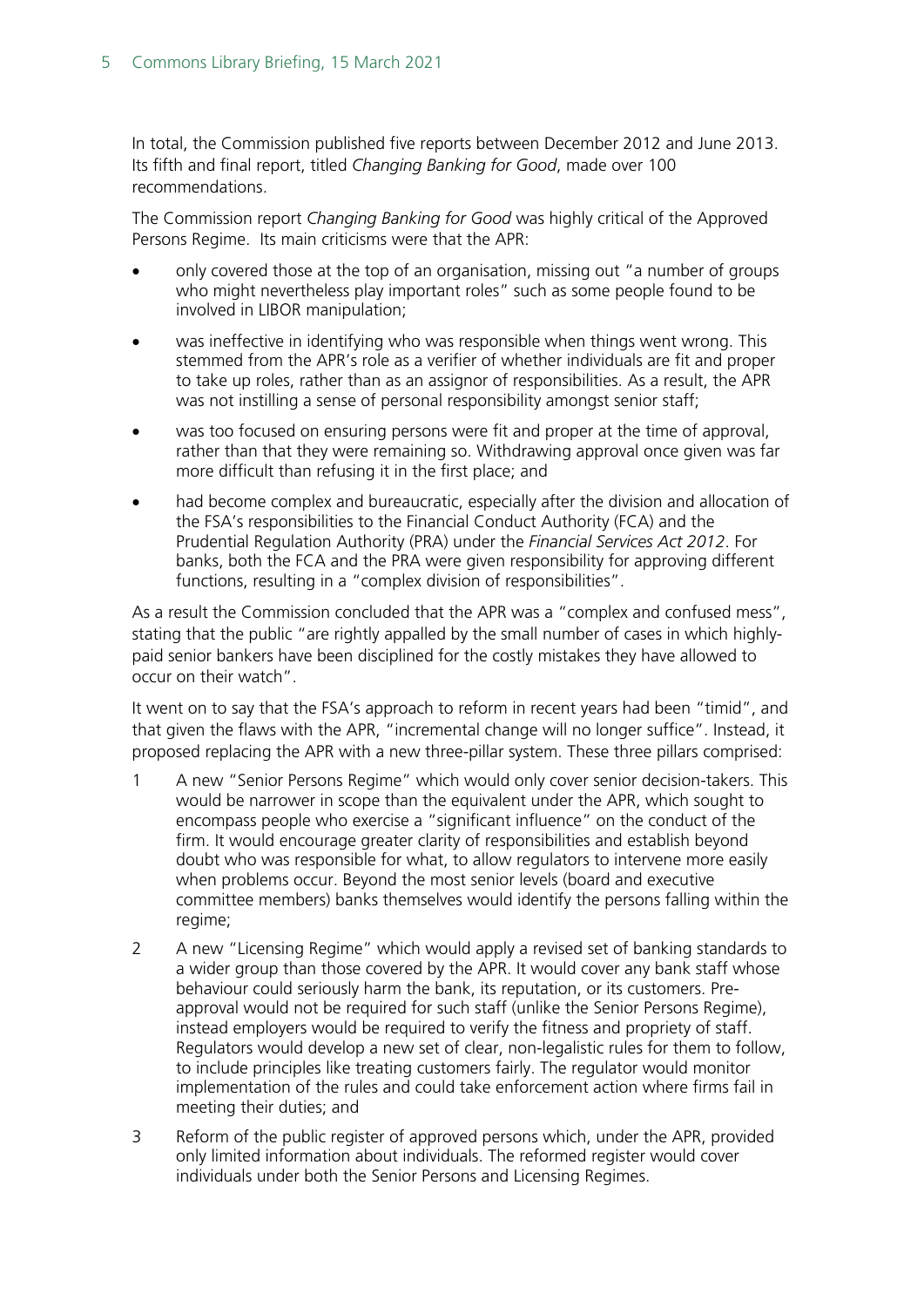While the Commission's remit extended only to the banking sector, it concluded that there was a strong case for its proposed reforms to be extended to the financial services sector more widely:

The authorities must not be constrained, in implementing the proposed reforms relating to individuals, by the fact that the existing Approved Persons Regime and register apply to the whole financial services sector rather than just banks. Events have demonstrated why reforms are urgently needed to promote improved individual standards in banking. There may be a strong case for applying some of these reforms to other areas of the financial services sector and it is plausible to suppose that the deficiencies of the Approved Persons Regime are replicated beyond banking. However, not only does analysis of this issue lie outside the scope of the Commission's work, but there is a risk that an extension of reform would delay the timetable for reforms, both due to the wider interests involved and the operational flaws of the current Approved Persons Regime. We therefore recommend that the arrangements for a Senior Persons Regime, for a Licensing Regime and for a register, reflecting the operation of these regimes, be put in place in the first instance separately from the Approved Persons Regime, which should cease to apply to banking. It is for the regulators to advise on the merits of the new schemes' wider applicability.<sup>[8](#page-5-1)</sup>

#### <span id="page-5-0"></span>Government response

The Coalition Government's response to the Commission findings were published in July 2013, signed by George Osborne (as Chancellor of the Exchequer) and Vince Cable (as Business Secretary). The response noted the criticisms and agreed to implement the Commission recommendations:

The Government accepts the conclusion that the current Approved Persons Regime has failed and will work with the FCA and the Prudential Regulation Authority (PRA) to create a new framework for regulating individual standards of conduct in banking based on strengthening individual accountability. The Government will ensure that the new framework includes all the important safeguards in current legislation which ensure that the interests of consumers and the integrity of financial markets are protected. These changes will be made through amendments to the Banking Reform Bill, currently before Parliament.

While the Commission's recommendations relate to standards in the banking sector, they consider it plausible that the weaknesses of the Approved Persons Regime affect not just the banking sector but other parts of the financial services industry too. The Government agrees with this and notes that many of the failures identified by the Commission were not limited to the banking sector. The Commission propose that, to avoid delay to banking reforms, the Commission's recommendations should initially be put in place for banking only (656).

#### **Senior Persons Regime**

In fact, because the relevant FSMA provisions apply to all parts of the financial services industry, it would be simpler legislatively and operationally to apply any reforms to the framework for regulating individuals to the financial services industry as a whole. The Government will therefore consider with the regulators whether to amend the relevant FSMA provisions to allow for wider application of the proposed reforms.

As well as on the Senior Persons Regime, the Government response also agreed with the Commission recommendations on the second and third pillars: the licensing regime and reform of the individuals register:

The Government will also take forward the Commission's recommendation to replace the existing statements of principle (and codes of practice) for Approved Persons with banking standards rules (634), which will also apply to employees who are not subject

<span id="page-5-1"></span><sup>8</sup> Parliamentary Commission on Banking Standards - Fifth [Report,](https://publications.parliament.uk/pa/jt201314/jtselect/jtpcbs/27/27ii08.htm) 12 June 2013, Chapter 6: *A new framework for individuals*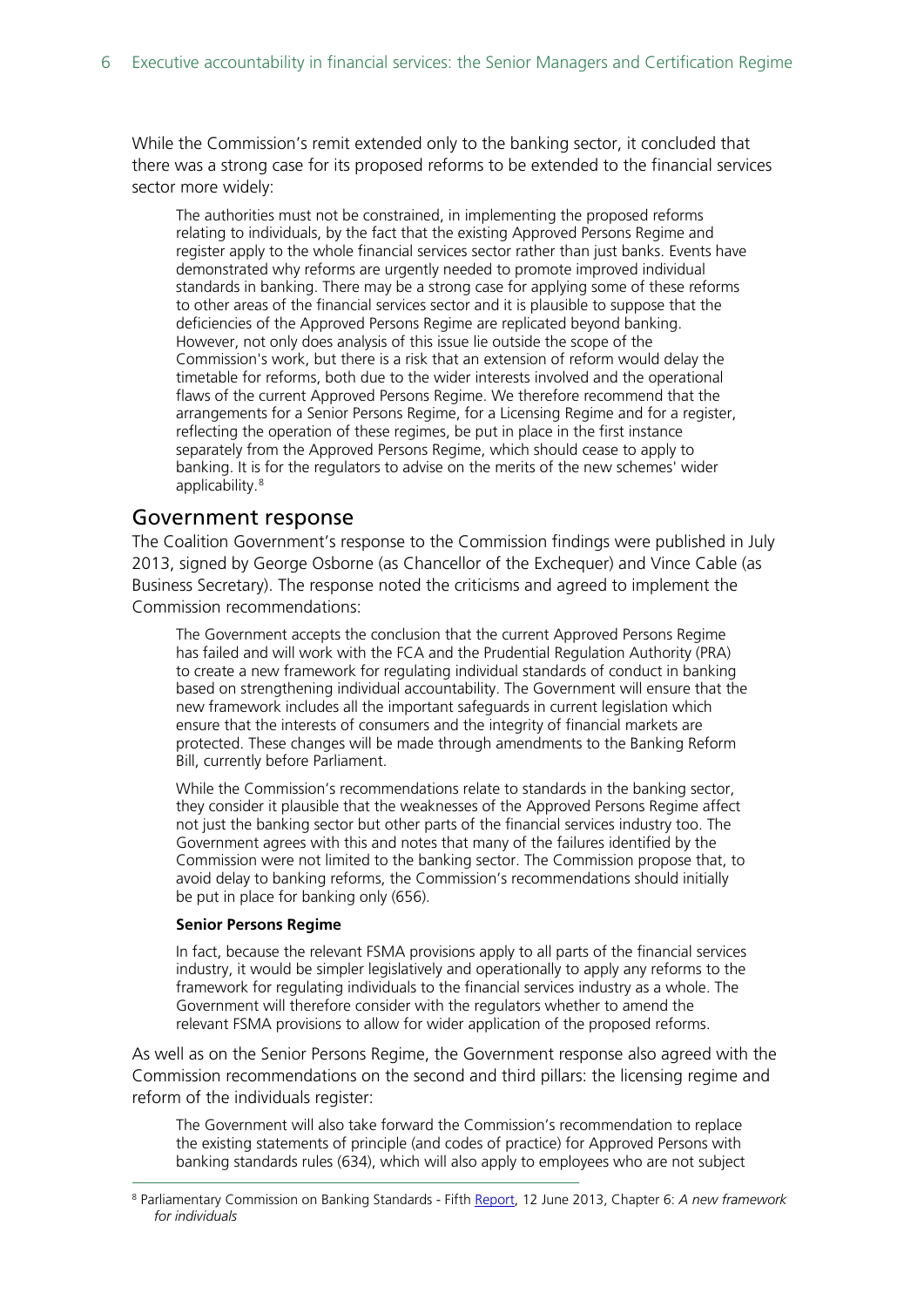to prior regulatory approval. This will ensure that enforceable standards of conduct will apply to all persons whose actions could seriously harm a firm, its reputation or its customers. With that in mind, the Government will also ensure that these rules can be tailored appropriately to the functions performed and the types of business carried out.

The Government will ensure that regulators have the ability to take disciplinary action against individuals who are not Senior Persons or subject to prior regulatory approval when they have breached the new banking standards rules or are knowingly concerned in a breach of regulatory requirements (632, 633). The regulators will be able to deploy the full range of civil sanctions against Senior Persons and other employees who are guilty of misconduct (1171). The extended time limit for taking disciplinary action against Senior Persons will also apply for disciplinary action against other individuals. However, the Government does not propose to reverse the burden of proof in disciplinary cases against persons who are not subject to the Senior Persons Regime as it would not be appropriate to do so in cases against persons who do not have senior management responsibilities.

The Government agrees with the Commission that there could be advantages in increasing transparency by including details of individuals' misconduct in other jurisdictions in the UK register. It will take forward with the regulators the Commission's recommendation to initiate discussions with counterparts in other jurisdictions about exchanging information about misconduct published in national registers of financial services employees (651, 654). The Government will also ask the regulators to consider whether there would be benefits in including more information in the publicly available registers. $9$ 

### <span id="page-6-0"></span>Implementation of the reforms

The Government introduced the new regime in the *Financial Services (Banking Reform) Act 2013* (the Act). The Act's Explanatory Notes state:

Part 4 of the Act (sections 18 to 38 and Schedule 3) amends Part 5 of FSMA (performance of regulated activities) to provide for the introduction of a new regime for senior managers and banking standards. The amendments implement the recommendations of the PCBS [the Commission] in this area. [...][10](#page-6-2)

<span id="page-6-3"></span>A joint consultation on the new regime was then undertaken by the FCA and the PRA in July 2014. The consultation requested feedback on their proposed method of implementation. The Act's framework and the proposals were summarised as follows:

#### **Senior Managers Regime**

FSMA, as amended by the Act, enables the PRA and FCA to specify a function as a Senior Management Function (SMF). Individuals performing an SMF specified by the PRA will require pre-approval by the PRA with the FCA's consent. Individuals performing an SMF specified by the FCA will require pre-approval by the FCA only. When applying for regulatory pre-approval for these individuals (referred to as Senior Managers), relevant firms will be required to include a Statement of Responsibilities setting out the areas of the firm which the prospective Senior Manager will be responsible for managing. The Act also gives both regulators the power to approve Senior Managers subject to conditions or time-limits.

[...]

#### **Certification Regime**

The Act introduced a new Certification Regime into FSMA. This regime will apply to all employees performing a role relating to a relevant firm's regulated activities which is not an SMF but could nonetheless pose, in the PRA's and/or FCA's view, a risk of significant harm to the firm or its customers. The Act requires relevant firms to take reasonable care to ensure that no employee performing a 'significant harm function'

<span id="page-6-1"></span><sup>9</sup> HM Treasury and Department for Business Innovation & Skills, The Government's response to the [Parliamentary Commission on Banking Standards,](https://assets.publishing.service.gov.uk/government/uploads/system/uploads/attachment_data/file/211047/gov_response_to_the_parliamentary_commission_on_banking_standards.pdf) July 2013, paras 2.10 to 2.20

<span id="page-6-2"></span><sup>&</sup>lt;sup>10</sup> Financial Services (Banking Reform) Act 2013, [Explanatory Notes,](https://www.legislation.gov.uk/ukpga/2013/33/notes) para 15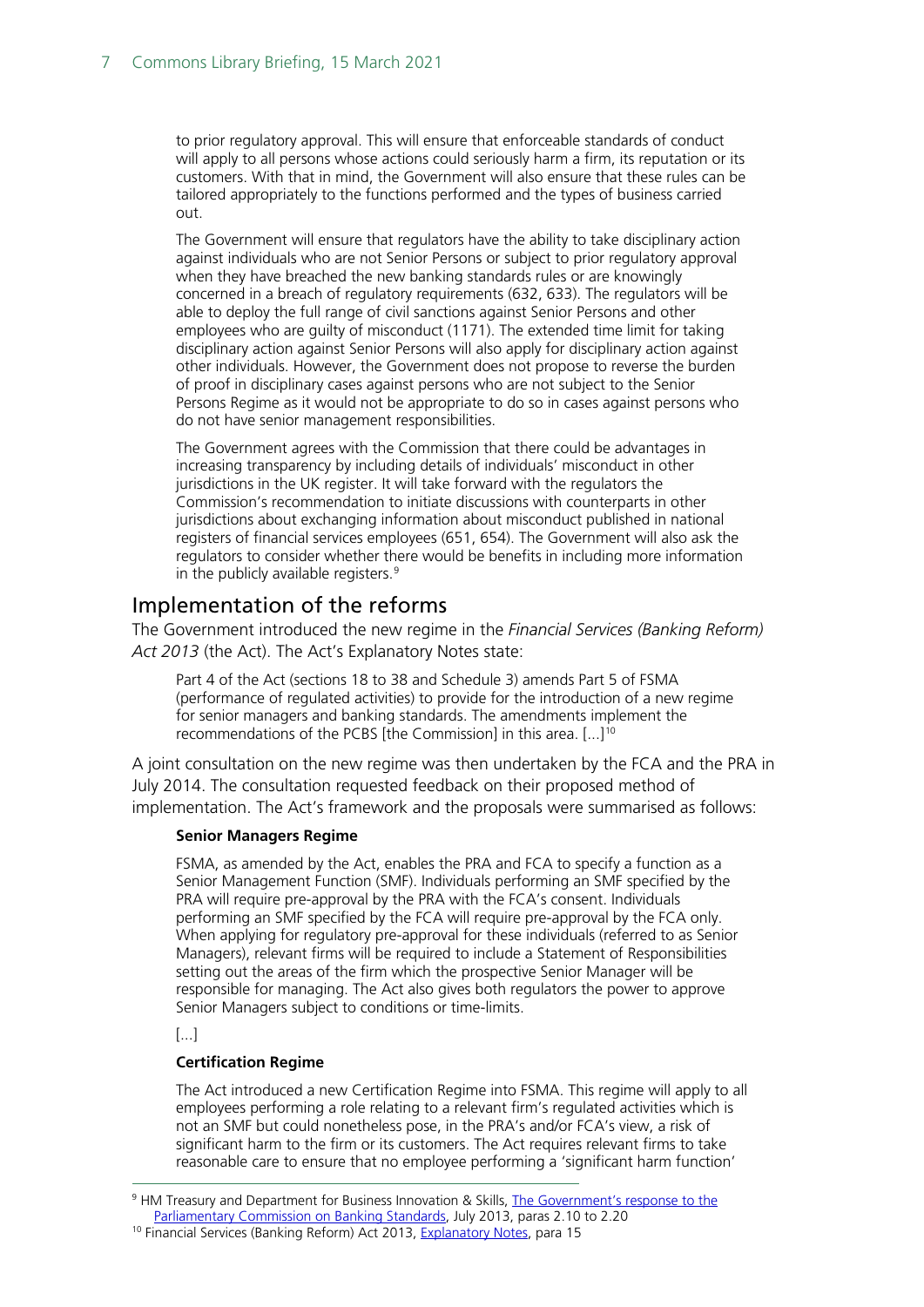as specified by the regulators does so unless the firm has certified them as fit and proper to do so.

[...]

#### **Conduct Rules**

The existing Statements of Principle and Code of Practice for Approved Persons, which apply only to Approved Persons, will be replaced by a set of Conduct Rules with a far wider application. The PRA and FCA both propose that the Conduct Rules should apply to all Senior Managers and to their respective populations within the Certification Regime. In addition, the FCA proposes to apply the Conduct Rules to all other employees of relevant firms except staff carrying out purely ancillary functions (i.e. catering staff, security guards and others carrying out a role which would be fundamentally the same in a non-financial services firm). This is consistent with the regulator's approaches to the scope of the Senior Managers and Certification Regime which recognise that the number of individuals capable of causing consumer or market detriment is greater than the number capable of causing prudential damage.<sup>[11](#page-7-0)</sup>

In October 2014 the Treasury Select Committee, with Andrew Tyrie (who also chaired the Commission) as Chair, published a report titled *Implementing the recommendations of the Parliamentary Commission on Banking Standards*. On the new regime, the report noted that:

The Financial Services (Banking Reform) Act therefore broadly implements the PCBS's recommendations for the three pillars of a new conduct regime. Mr Tyrie said:

> The Banking Commission's proposals do not guarantee better standards. Much will depend on the judgment of regulators and the common sense of the banks, but identifying responsibility for key roles offers a much better prospect of higher standards than does retaining the APR. The Commissioners are delighted that our proposals on this are now going to be put on the statute book.

Mr Tyrie did note, however, that the APR would continue to apply to many in financial services outside mainstream banking, including those working in fund management and insurance:

> Everyone now seems to be agreed that the APR adds little or nothing, yet over the past few weeks we have discovered that the discredited APR will survive in legislation. In doing that, the regulators are perpetuating a myth that the APR affords any real protection. It will continue to apply to several groups. First, about 20,000 people in the financial services industry outside banking will still be covered, mainly in fund management and insurance.

This is unfinished business. The Banking Commission had the remit to look only at banking. It would be absurd to retain a system for one part of financial services that has so clearly failed in another. The Government and Parliament both need to encourage the regulator to look at this and do what is necessary to extend the coverage of the new regime and to remove the APR from other parts of financial services. To rely on the APR is asking for trouble.<sup>[12](#page-7-1)</sup>

In November 2014 the former members of the Commission (other than Liberal Democrat peer Baroness Kramer and Labour MP Pat McFadden) released a statement commenting on the FCA and PRA proposals. The statement noted the "Commission's intentions in some cases have been misunderstood or mistransposed", stating that:

<span id="page-7-0"></span><sup>&</sup>lt;sup>11</sup> FCA and PRA[, Strengthening accountability in banking: a new regulatory framework for individuals,](https://www.fca.org.uk/publication/consultation/cp14-13.pdf) July 2014, pp8 and 9

<span id="page-7-1"></span><sup>&</sup>lt;sup>12</sup> Treasury Select Committee, Implementing the recommendations of the Parliamentary Commission on [Banking Standards,](https://publications.parliament.uk/pa/cm201415/cmselect/cmtreasy/768/76802.htm) 28 October 2014, para 87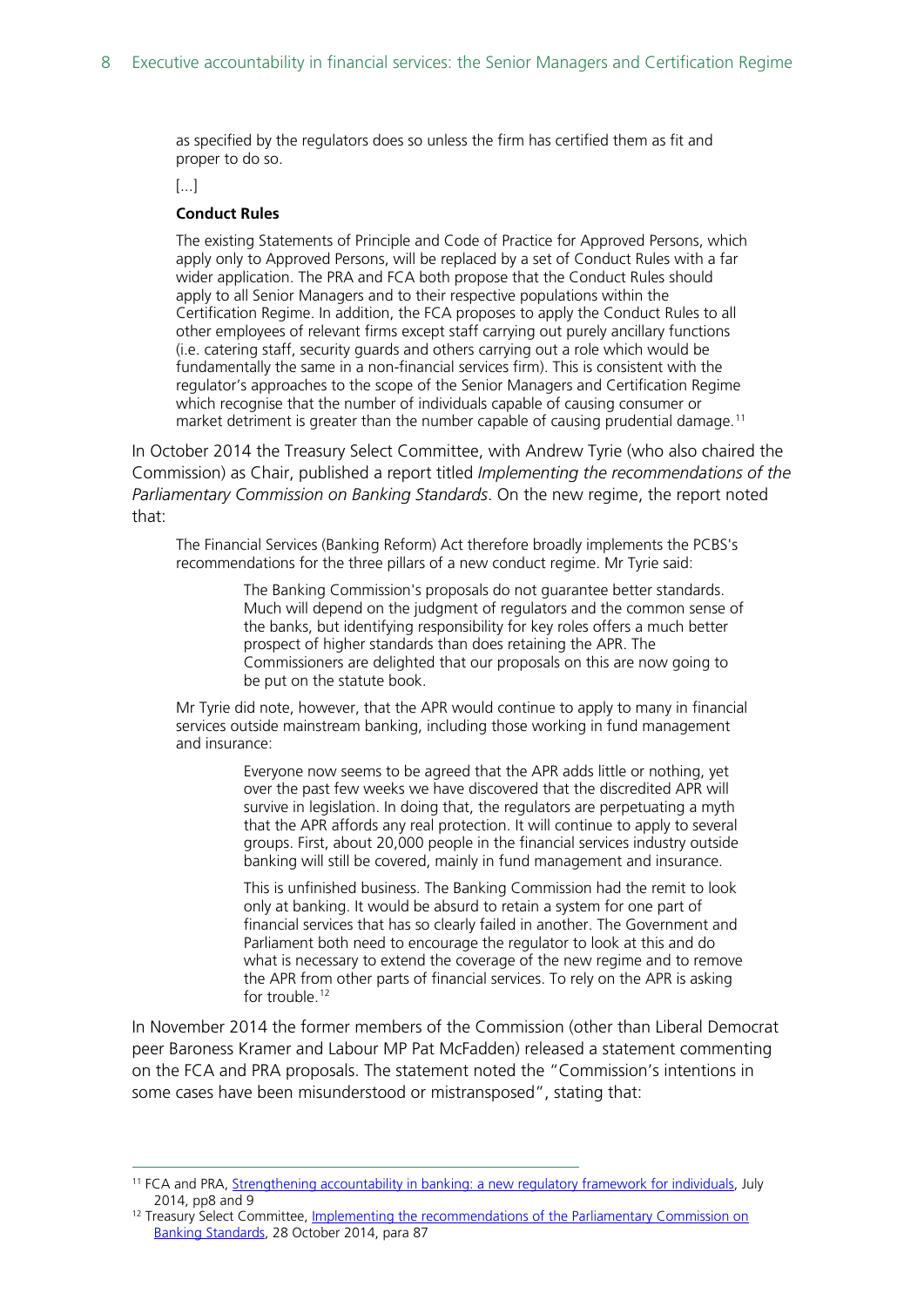- a new criminal offence of "reckless mismanagement of a bank" had been created<sup>[13](#page-8-0)</sup> and applied to all individuals within the scope of the Senior Managers Regime. This was wider than they thought desirable, and they therefore recommended limiting the Senior Managers Regime to include only board members of firms with specific responsibilities, allowing the rest to fall within the Certification Regime (which did not require the regulator's pre-approval);
- the two regulators, the PRA and the FCA, had proposed different scopes for each of their own Senior Managers Regimes, leading to the risk that they would be viewed as rivals;
- more responsibilities should be given to banks themselves to allocate responsibilities to Senior Managers, in a way that aligns with the realities of power and influence within each organisation;
- regulators should avoid centrally setting out the roles which would be subject to the Certification Regime; banks are best to identify the high-risk roles that should require certification;
- <span id="page-8-9"></span>• the FCA's proposal to set out rules governing the conduct of a very wide range of individuals within a firm was questionable, given that it included individuals not in a position to cause serious harm to a firm or its customers; and
- they agreed with the recent Treasury Committee call for the abolishment of the APR for the rest of the financial services industry, beyond the banking sector.<sup>14</sup>

On 3 March 2015, Economic Secretary to the Treasury Andrea Leadsom announced in a Written Ministerial Statement that the new regime, known as the Senior Managers and Certification Regime (SM&CR), would come into force on 7 March 2016.[15](#page-8-2)

In March 2015, the FCA and PRA<sup>[16](#page-8-3)</sup> each published feedback on the 77 responses received to their [July 2014 consultation](#page-6-3) paper. The FCA stated that the "majority of respondents to the consultation were supportive of the overall aims of the regime".[17](#page-8-4) In July 2015 the FCA and PRA published the final rules for the new regime.<sup>[18](#page-8-5)</sup>

Although initially developed with banks in mind, in June 2015 the Treasury, FCA and Bank of England Fair and Effective Markets Review concluded that the "Treasury should consult on legislation to extend elements of the Senior Managers and Certification Regimes to a wider range of regulated firms...".<sup>[19](#page-8-6)</sup> In October 2015 the Treasury announced that it would extend the SM&CR to "all sectors of the financial services industry". This was because of the recognition that many firms beyond the banking sector can pose risks to financial stability.[20](#page-8-7)

The extension would widen the regime to about 60,000 regulated financial services firms and the Government intended that the extension would come into effect in 2018. $^{21}$ 

<span id="page-8-0"></span><sup>&</sup>lt;sup>13</sup> se[e section 36](https://www.legislation.gov.uk/ukpga/2013/33/contents) of the Act

<span id="page-8-1"></span><sup>&</sup>lt;sup>14</sup> [Statement](https://www.parliament.uk/globalassets/documents/commons-committees/treasury/Statement_by_former_Members_of_PCBS.pdf) by former Members of the Parliamentary Commission on Banking Standards, 4 November 2014, pp 11 to 16

<span id="page-8-2"></span><sup>15</sup> [Statement UIN HLWS311,](https://questions-statements.parliament.uk/written-statements/detail/2015-03-03/HLWS311) 3 March 2015

<span id="page-8-3"></span><sup>&</sup>lt;sup>16</sup> See Prudential Regulation Authority, [Strengthening individual accountability in banking and insurance](https://www.bankofengland.co.uk/-/media/boe/files/prudential-regulation/policy-statement/2015/ps315.pdf)  [responses to CP14/14 and CP26/14,](https://www.bankofengland.co.uk/-/media/boe/files/prudential-regulation/policy-statement/2015/ps315.pdf) March 2015

<span id="page-8-4"></span><sup>&</sup>lt;sup>17</sup> Financial Conduct Authority, Strengthening accountability in banking: a new regulatory framework for individuals – [Feedback on FCA CP14/13 / PRA CP14/14 and consultation on additional guidance,](https://www.fca.org.uk/publication/consultation/cp15-09.pdf) March 2015, p5

<span id="page-8-5"></span><sup>&</sup>lt;sup>18</sup> Financial Conduct Authority, FCA publishes final rules to make those in the banking sector more [accountable,](https://www.fca.org.uk/news/press-releases/fca-publishes-final-rules-make-those-banking-sector-more-accountable) 7 July 2015

<span id="page-8-6"></span><sup>&</sup>lt;sup>19</sup> Treasury, BoE and FCA[, Fair and Effective Markets Review,](https://www.bankofengland.co.uk/-/media/boe/files/report/2015/fair-and-effective-markets-review-final-report.pdf?la=en&hash=1985B00AA2221D81606668501E01EB0B0412403A) Final Report, June 2015, p62

<span id="page-8-7"></span><sup>&</sup>lt;sup>20</sup> HM Treasury, [Senior Managers and Certification Regime: extension to all FSMA authorised persons,](https://assets.publishing.service.gov.uk/government/uploads/system/uploads/attachment_data/file/468328/SMCR_policy_paper_final_15102015.pdf) October 2015, para 1.11

<span id="page-8-8"></span><sup>21</sup> Ibid, paras 4.1 to 4.3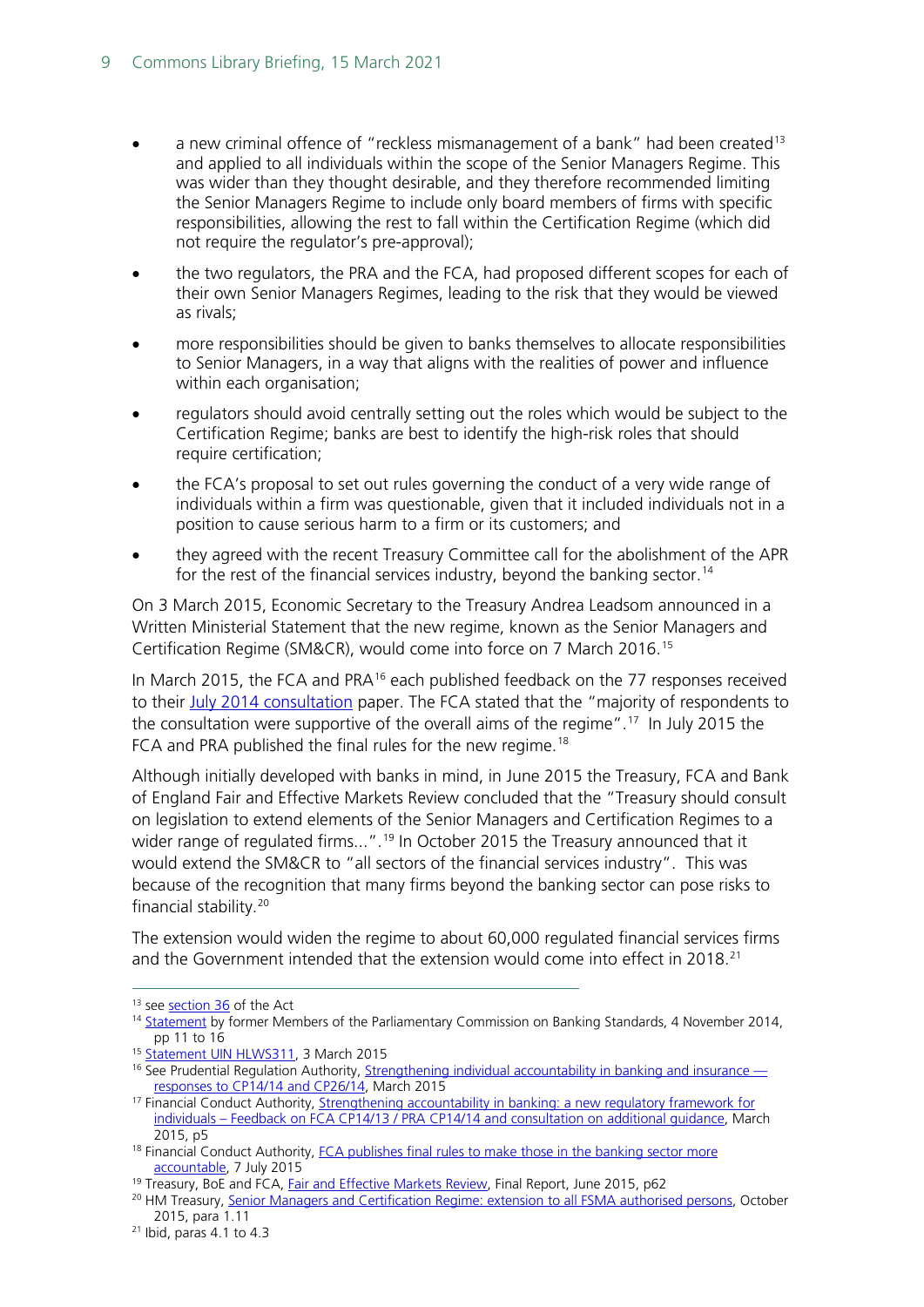Provisions in the *Bank of England [and Financial Services](https://www.legislation.gov.uk/ukpga/2016/14/part/2/crossheading/conduct-of-persons-working-in-financial-services-sector/enacted) Act 2016* enabled the extension of the regime.

The regime was eventually rolled out in full to insurers on 10 December 2018, and to all financial services firms [solely](#page-10-1) regulated by the FCA (such as financial advisers) in December 2019.[22](#page-9-0)

<span id="page-9-0"></span><sup>22</sup> FCA, S19/20[: Optimising the Senior Managers & Certification Regime and feedback to CP19/4,](https://www.fca.org.uk/publications/policy-statements/ps19-20-optimising-senior-managers-certification-regime-and-feedback-cp19-4) 26 July 2019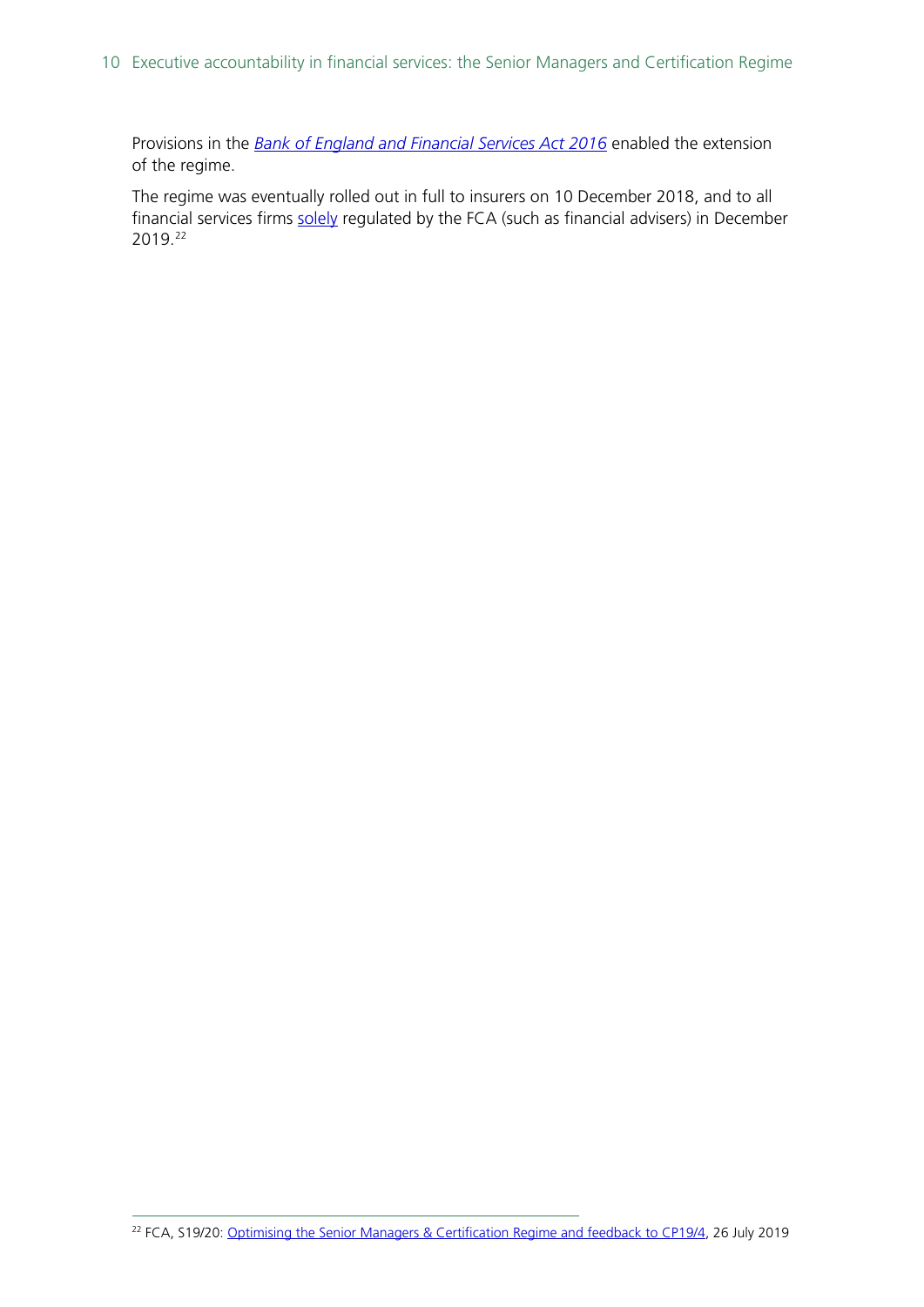## <span id="page-10-0"></span>2. The regime

The new SM&CR replaced the Approved Persons Regime for firms authorised to perform regulated financial services under FSMA.<sup>[23](#page-10-2)</sup> Its main aims are to:

- encourage a culture of staff at all levels taking personal responsibility for their actions;
- improve conduct at all levels; and
- make sure firms and staff clearly understand and can demonstrate where responsibility lies.<sup>[24](#page-10-3)</sup>

Different requirements apply to different types of regulated firms.

<span id="page-10-8"></span><span id="page-10-1"></span>The bulk of the UK's 60,000 regulated financial services firms are regulated solely by the FCA. Around 1,500 banks, building societies, credit unions, insurers and major investment firms are "dual-regulated" by both the FCA and PRA). [25](#page-10-4) Dual-regulated firms face different requirements than firms which are solo-regulated by the FCA.

Even for firms which are solo-regulated by the FCA, different requirements apply depending on the type of firm. A small dental practice that offers procedures on credit (and so might need to be regulated by the FCA) faces more relaxed requirements than a mediumsized mortgage broker. Some firms are also exempt from the regime (such as overseas firms without a physical UK presence), and special rules apply to UK branches of foreign firms.<sup>[26](#page-10-5)</sup> Advice should be taken when applying the regime to particular facts.

This section therefore provides a brief overview of the regime only.<sup>[27](#page-10-6)</sup>

The regime has three limbs: the Senior Managers Regime, the Certification Regime, and the Conduct Rules (as summarised in the diagram below). [28](#page-10-7)

<span id="page-10-2"></span><sup>&</sup>lt;sup>23</sup> "Appointed Representatives" of regulated firms – firms which operate as agents from authorised firms – will continue to be subject to the APR. See FCA, [Guide for FCA](https://www.fca.org.uk/publication/policy/guide-for-fca-solo-regulated-firms.pdf)  [solo-regulated firms,](https://www.fca.org.uk/publication/policy/guide-for-fca-solo-regulated-firms.pdf) July 2019, p1

<span id="page-10-3"></span><sup>&</sup>lt;sup>24</sup> FCA, The Senior Managers and Certification Regime: Guide for FCA solo-regulated [firms,](https://www.fca.org.uk/publication/policy/guide-for-fca-solo-regulated-firms.pdf) July 2019, p6

<span id="page-10-4"></span><sup>&</sup>lt;sup>25</sup> See the FCA website, ["About the FCA"](https://www.fca.org.uk/about/the-fca), last updated 24 September 2020

<span id="page-10-6"></span><span id="page-10-5"></span><sup>&</sup>lt;sup>26</sup> FCA[, Guide for FCA solo-regulated firms,](https://www.fca.org.uk/publication/policy/guide-for-fca-solo-regulated-firms.pdf) July 2019, p28

 $27$  For some information on the categories of firms regulated, see page 8 of the  $Guide$ [for FCA solo-regulated firms](https://www.fca.org.uk/publication/policy/guide-for-fca-solo-regulated-firms.pdf)

<span id="page-10-7"></span> $28$  taken from the PRA's December 202[0 review](https://www.bankofengland.co.uk/-/media/boe/files/prudential-regulation/report/evaluation-of-smcr-2020.pdf?la=en&hash=151E78315E5C50E70A6B8B08AE3D5E93563D0168) of the regime, p7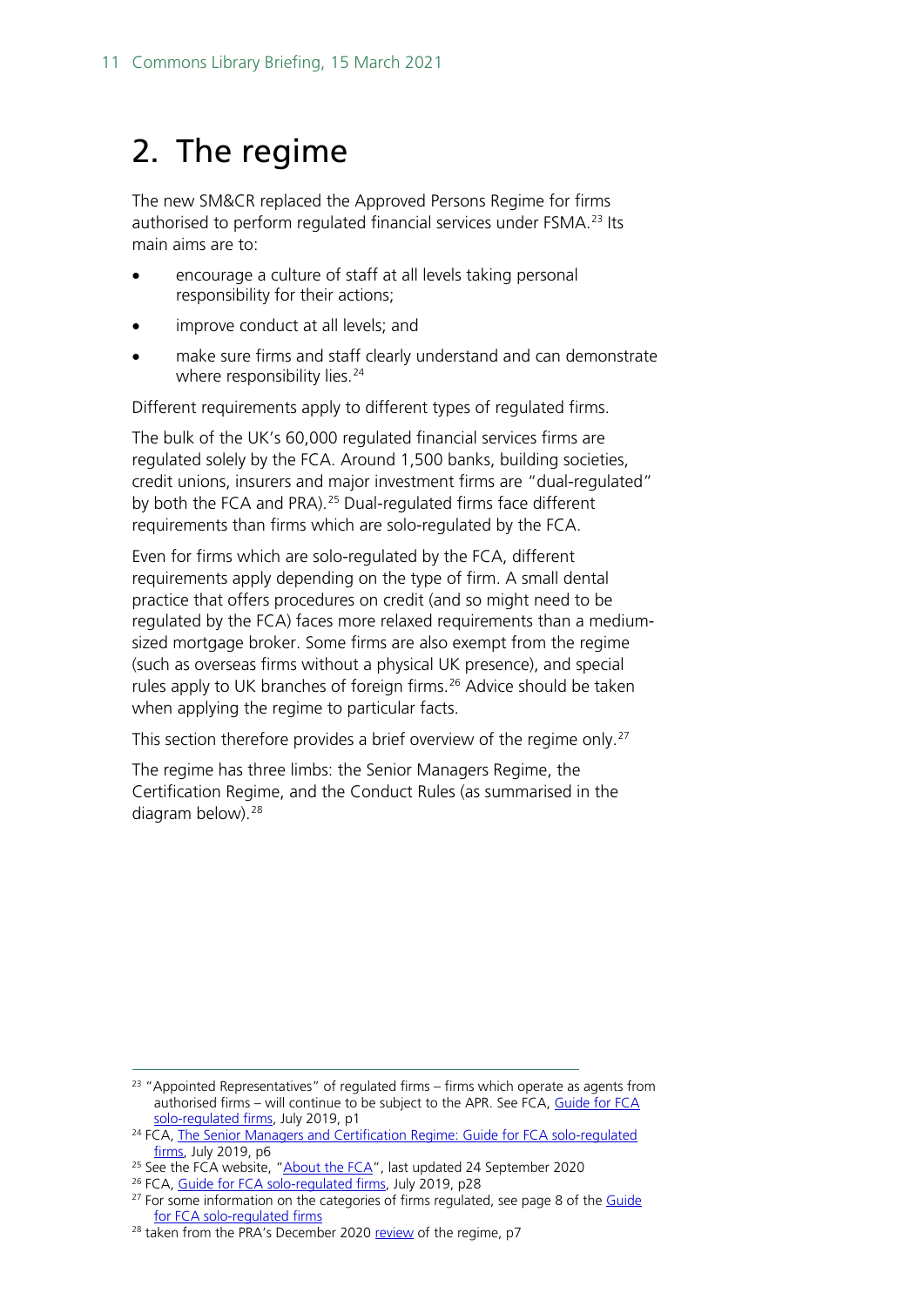

## <span id="page-11-0"></span>Senior Managers Regime

Under the Senior Managers Regime (SMR) the regulator (being the FCA and potentially also the PRA, depending on the firm's activities) specifies the functions (roles) within the firm that it considers have the greatest potential to cause harm or impact upon market integrity.

These are called Senior Management Functions (SMF), [29](#page-11-1) and the persons performing them are Senior Managers. Anyone who performs a SMF needs to obtain approval before they can start their role, and firms then need to certify once a year that the relevant manager remains fit and proper to do their job. SMFs include the Chief Executive, each Director (other than non-executive directors), and the person responsible for compliance.[30](#page-11-2)

Each Senior Manager must produce a document called a Statement of Responsibilities (SoRs), that clearly sets out which SMFs they are responsible for. The Senior Manager then has a "duty of responsibility" for those areas. In theory, this means that if something goes wrong within a firm, the regulator can check the SoRs for the Senior Managers within the firm to identify the person responsible. If the regulator can prove a breach by the firm of its obligations in an area which that Senior Manager was responsible for, and can show that the relevant Senior Manager did not take reasonable steps to avoid the breach occurring, it can take action against that Senior Manager for breaching his or her duty of responsibility. Examples of action the regulator can take include financial penalties, statements of censure, and suspensions from performing particular SMFs.[31](#page-11-3)

<span id="page-11-1"></span><sup>&</sup>lt;sup>29</sup> As defined i[n section 59ZA](https://www.legislation.gov.uk/ukpga/2000/8/section/59ZA) of FSMA

<span id="page-11-2"></span><sup>30</sup> FCA[, Guide for FCA solo-regulated firms,](https://www.fca.org.uk/publication/policy/guide-for-fca-solo-regulated-firms.pdf) July 2019, p18

<span id="page-11-3"></span><sup>&</sup>lt;sup>31</sup> Se[e section 66](https://www.legislation.gov.uk/ukpga/2000/8/section/66) of FSMA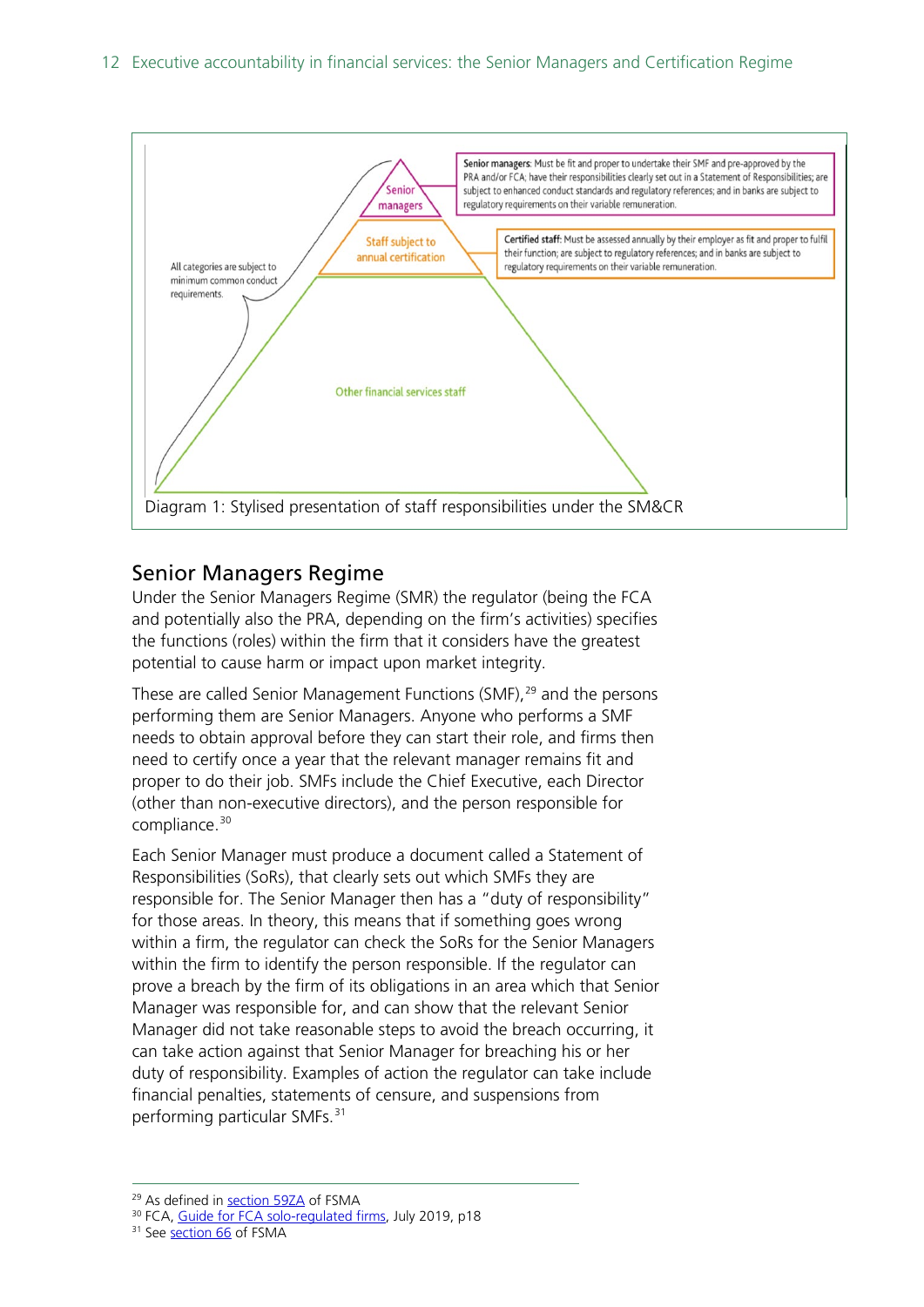The regulator also specifies a list of "prescribed responsibilities" which must be allocated to the Senior Manager who is the most senior person responsible for the area in the firm, and must be set out on that manager's SoR. Examples of prescribed responsibilities are the person responsible for the performance by the firm of its obligations under the Senior Managers regime itself, and the person responsible for the firm's policies and procedures for countering the risk that the firm might be used to further financial crime.<sup>[32](#page-12-1)</sup>

The list of approved Senior Managers for each firm are then made available on the FCA's Financial Services Register, which also shows whether any disciplinary action has ever been taken against those persons. For example, a search for HSBC Bank Plc on the Register reveals that its chief executive function is performed by Colin William Bell, who was appointed on 22 February 2021.

## <span id="page-12-0"></span>Certification Regime

The Certification Regime applies to employees in positions that could pose a risk of significant harm to the firm or its customers. Unlike the Senior Managers Regime, such people do not need to be pre-approved, but the firm must certify that individuals performing such roles are fit and proper to do so, both when recruited and annually afterwards. $33$ The firm can only make the certification if it is satisfied that the person is fit and proper to perform the relevant function, and the certificate must set out how the person will be involved in performing that function.<sup>[34](#page-12-3)</sup>

Deciding whether a person is fit and proper (for the Senior Managers or the Certification Regime) includes looking at a person's honesty, integrity and reputation, competence and capability, and financial soundness. References from employers going back six years should be obtained as well as (for Senior Managers) a criminal record check.<sup>[35](#page-12-4)</sup>

Roles requiring certification include people below Senior Managers who are responsible for business units, functions which are subject to qualification requirements (such as mortgage advisers), and any function which involves dealing in or arranging investments with clients (such as financial advisers). [36](#page-12-5) Depending on the type of firm and the number of employees it has, there may be few or no people to certify.

Since November 2020, the FCA's Financial Services Register also contains a [directory](https://www.fca.org.uk/firms/directory-persons) of certified persons, as well as people assessed under the Senior Managers regime. [Dual-regulated](#page-10-8) firms had until 13 November 2020 to submit their directory data, and firms regulated solely by the FCA were given until 31 March 2021.

For example, HSBC Bank Plc – a dual-regulated firm - currently lists over 2300 people as being either Senior Managers or Certified Persons.

<span id="page-12-1"></span><sup>&</sup>lt;sup>32</sup> FCA[, Guide for FCA solo-regulated firms,](https://www.fca.org.uk/publication/policy/guide-for-fca-solo-regulated-firms.pdf) July 2019, p19

<span id="page-12-3"></span><span id="page-12-2"></span><sup>&</sup>lt;sup>33</sup> See sections **63E and 63F** of FSMA

<sup>34</sup> Ibid

<sup>&</sup>lt;sup>35</sup> FCA[, Guide for FCA solo-regulated firms,](https://www.fca.org.uk/publication/policy/guide-for-fca-solo-regulated-firms.pdf) July 2019, p43

<span id="page-12-5"></span><span id="page-12-4"></span><sup>&</sup>lt;sup>36</sup> FCA[, Guide for FCA solo-regulated firms,](https://www.fca.org.uk/publication/policy/guide-for-fca-solo-regulated-firms.pdf) July 2019, pp32-34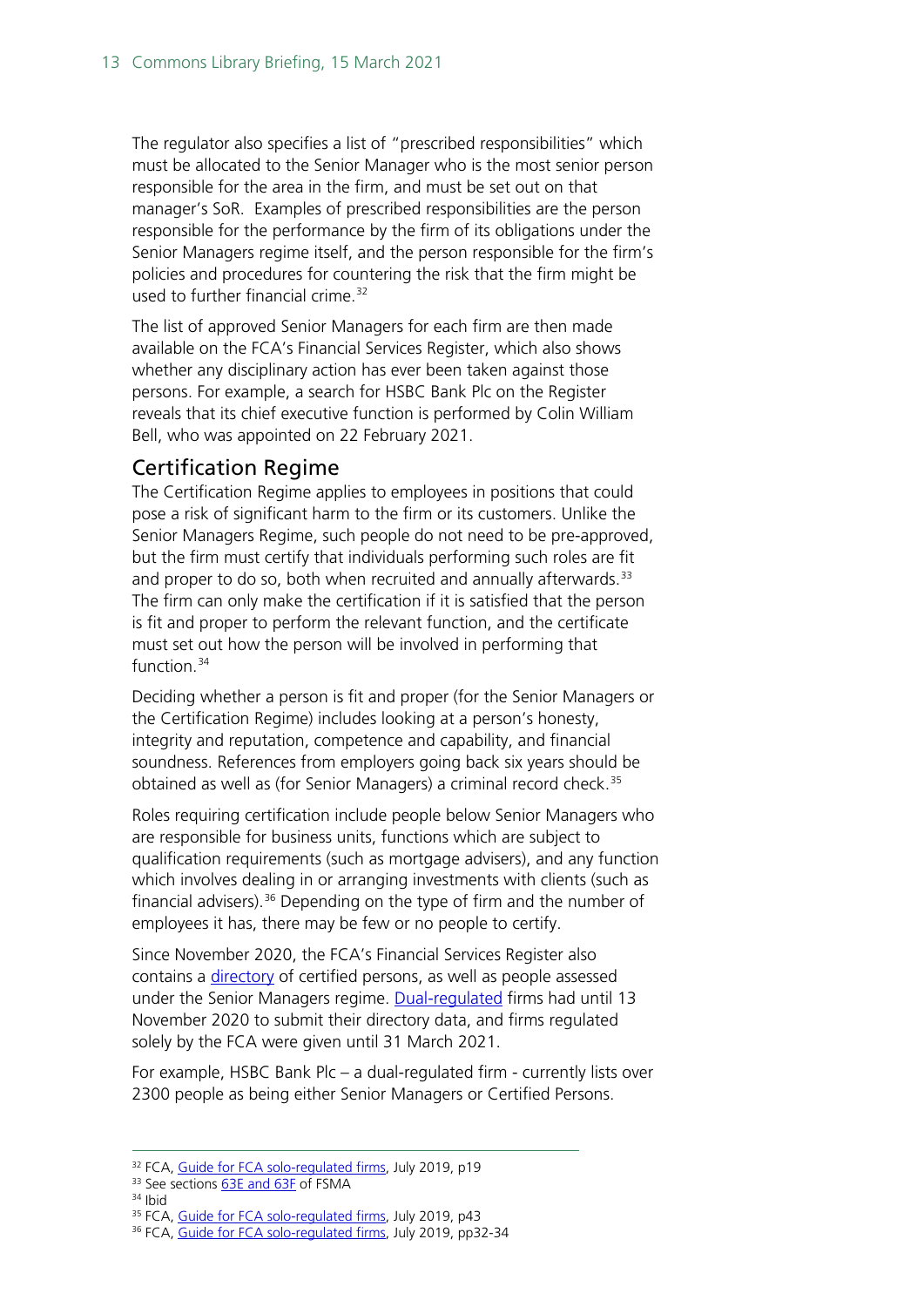## <span id="page-13-0"></span>Conduct Rules

The Conduct Rules are a set of general standards for staff of firms within the SM&CR. A statement by most former members of the Parliamentary Commission on Banking Standards had [criticised](#page-8-9) the approach of broad accountability for even junior staff. But the rules are there on the logic that improving standards of behaviour requires more accountability and awareness of conduct issues across firms, from the top down and bottom up. $37$ 

The FCA and PRA each have their own slightly different Conduct Rules. Given the PRA's specific focus on preventing [prudential](https://researchbriefings.files.parliament.uk/documents/CBP-8705/CBP-8705.pdf#page=10) harm, it only applies its rules to Senior Managers, Certified Persons and certain other senior officers, whereas the FCA's rules apply to all employees (not just those who are Senior Managers or Certified Persons). The FCA however excludes ancillary staff who don't perform a role specific to financial services, like cleaners and catering staff. The rules include duties to act with integrity, to act with due care, skill and diligence, to cooperate with regulators, and to treat customers fairly.

A second tier of Conduct Rules applies only to Senior Managers. It includes requirements to take reasonable steps to ensure "that the business of the firm for which you are responsible is controlled effectively" and "complies with relevant requirements and standards of the regulatory system". $38$ 

Firms must ensure that all persons subject to the Conduct Rules are notified of the rules that apply to them and must take reasonable steps to ensure that those employees understand how the rules apply to them. This includes providing suitable [training.](https://www.fca.org.uk/firms/senior-managers-certification-regime/solo-regulated-firms#revisions)<sup>[39](#page-13-3)</sup>

Individuals will breach the Conduct Rules where they are "personally culpable", meaning where they have acted deliberately or where their conduct fell below the standard which would be reasonable in the circumstances.[40](#page-13-4) Enforcement actions available to the regulators includes statements of public censure, withdrawals of permissions to hold a SMF (for Senior Managers), and financial penalties.<sup>[41](#page-13-5)</sup>

Firms must notify the regulators if they take action against any employee for breaches of the Conduct Rules.<sup>[42](#page-13-6)</sup>

<span id="page-13-2"></span><span id="page-13-1"></span><sup>&</sup>lt;sup>37</sup> FCA[, Guide for FCA solo-regulated firms,](https://www.fca.org.uk/publication/policy/guide-for-fca-solo-regulated-firms.pdf) July 2019, p44

<sup>38</sup> FCA Handbook, [Code of Conduct rules](https://www.handbook.fca.org.uk/handbook/COCON/2.pdf) (COCON), rule 2.2

<span id="page-13-3"></span><sup>39</sup> [Section 64B\(3\)](https://www.legislation.gov.uk/ukpga/2000/8/section/64B) of FSMA

<span id="page-13-5"></span><span id="page-13-4"></span><sup>40</sup> FCA Handbook, [COCON](https://www.handbook.fca.org.uk/handbook/COCON/3/?view=chapter) rule 3.1.3

<sup>&</sup>lt;sup>41</sup> See the FCA **Enforcement Guide**, para 7.2, and the FCA Handbook, [DEPP rules](https://www.handbook.fca.org.uk/handbook/DEPP/6/?view=chapter) 6.2.4 to 6.2.9

<span id="page-13-6"></span><sup>42</sup> [Section 64C](https://www.legislation.gov.uk/ukpga/2000/8/section/64C) of FSMA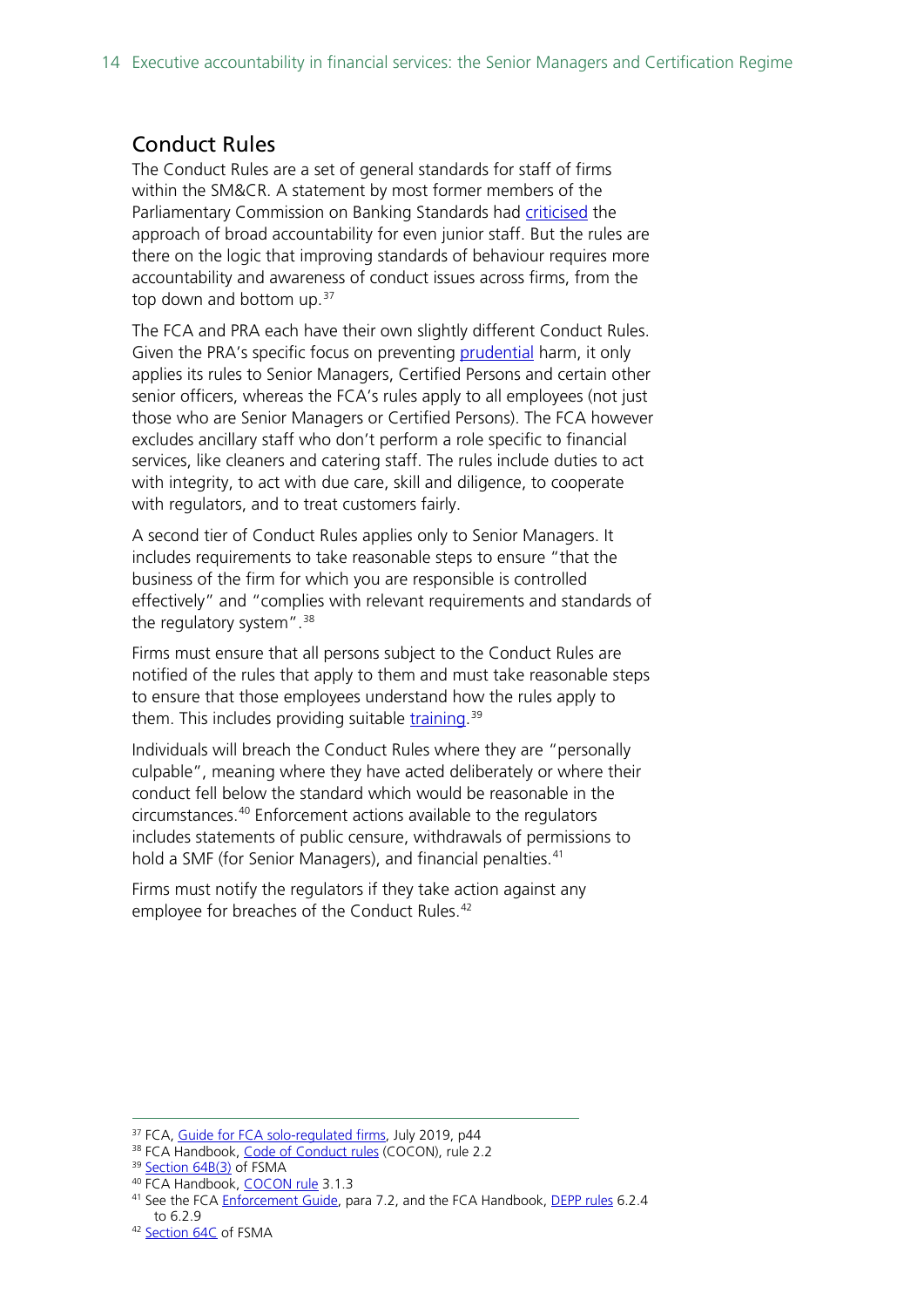## <span id="page-14-0"></span>3. Impact

The SM&CR was rolled out to banks in March 2016, insurers in December 2018 and to remaining financial services firms in December 2019. For most firms, therefore, the regime is new and its impact not yet fully felt. In some areas the regime is newly or not yet fully introduced – for example, the [deadline](https://www.fca.org.uk/publications/policy-statements/ps20-12-extending-implementation-deadlines-certification-regime-and-conduct-rules) for FCA solo-regulated firms to have fully implemented the Certification Regime and Conduct Rules was initially 9 December 2020, later extended to 31 March 2021.

When announcing the extension of the regime to all financial services firms in October 2015, the Treasury estimated that its scope would increase to around 70,000 firms, over 102,000 Senior Managers and over 98,000 Certified Persons.[43](#page-14-3)

### <span id="page-14-1"></span>FCA review

In August 2019 the FCA published the results of its review into the "embedding" of the SM&CR into the banking sector, which by then had been in place for over three years. The FCA review comprised interviews with 45 people at 15 firms and organisations in the banking sector, including large and small banks and building societies. Some key points from the review were that:

- firms had embarked on a process of culture change to implement the regime, but they were finding it difficult to measure this change;
- there had been a "culture of fear" during the early days of the regime, although it had dissipated with the passage of time;
- the industry had made a "concerted effort" to implement the regime, with senior managers clear on what accountability meant in the context of their jobs. However, many senior managers were inclined to always look to the regulator for guidance, rather than stating themselves what they thought "good" practice looked like;
- firms had taken steps to implement the Certification Regime, but most firms could not demonstrate that they had an effective assessment process in place; and
- staff generally understood the Conduct Rules, but firms had not always tailored their Conduct Rules training to staff's job roles.

The review concluded that the FCA would increase its focus on the Conduct Rules and would continue to build on the links between the SM&CR and firm culture.<sup>[44](#page-14-4)</sup>

### <span id="page-14-2"></span>PRA review

In December 2020 the PRA published its own review of the SM&CR, drawing on data, interviews and a survey of 140 dual-regulated firms. The review stated it was unable to benchmark the UK against other

<span id="page-14-3"></span><sup>43</sup> HM Treasury, Senior Managers and Certification Regime: extension to all FSMA [authorised persons,](https://assets.publishing.service.gov.uk/government/uploads/system/uploads/attachment_data/file/468328/SMCR_policy_paper_final_15102015.pdf) October 2015, p9

<span id="page-14-4"></span><sup>44</sup> FCA, Senior [Managers and Certification Regime Banking Stocktake Report,](https://www.fca.org.uk/publications/multi-firm-reviews/senior-managers-and-certification-regime-banking-stocktake-report) August 2019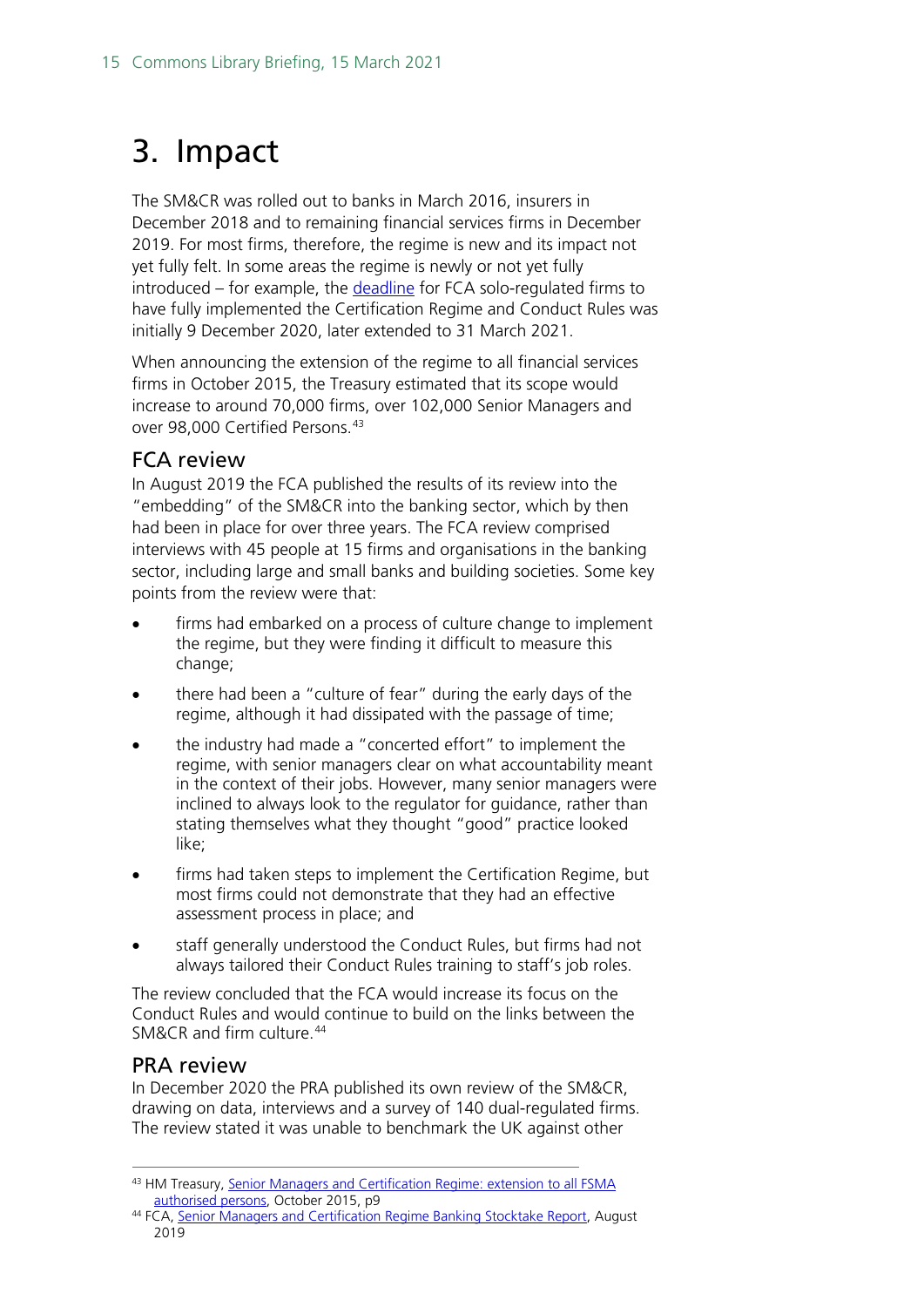jurisdictions, because the UK was a leader in individual accountability and few other jurisdictions had put in place analogous regimes. The review noted that Australia, Hong Kong, Singapore and Ireland had taken steps to improve individual accountability.<sup>[45](#page-15-1)</sup>

Some key points emerging from the review were that:

- the SM&CR was having a material effect on firm behaviour, but more could be done to embed the regime further;
- there was a concern that the Senior Managers regime could have the unintended consequence of impeding diversity by encouraging firms to put forward candidates with similar characteristics to past candidates, to more easily facilitate regulatory approval. The review outlined the need to underline that the regime did not require this. The PRA should continue to promote individual accountability and board responsibility in ways that are mutually reinforcing rather than contradictory; and
- a majority of firms said that the SM&CR had been implemented in ways that were proportionate to the size of their business, although small and medium-sized firms agreed less strongly. Further views should be sought on how the regime could be applied more flexibly. [46](#page-15-2)

### <span id="page-15-0"></span>Enforcement

The first penalty imposed under the SM&CR came in May 2018, in a joint case by the FCA and PRA against the group Chief Executive of Barclays, James Staley.

The investigation found that Mr Staley tried to identify the author of an anonymous letter received by Barclays in June 2016 that claimed to be from a Barclays shareholder, which contained various allegations. Mr Staley should have maintained an appropriate distance rather than taking steps to identify the author. His behaviour was a breach of the Conduct Rule to act with due care, skill and diligence. He was fined £642,430 as a result. [47](#page-15-3)

A response to a freedom of information request revealed that in June 2018, the FCA had five investigations open into Senior Managers, nine into Certified Persons, and seven into individuals who are neither Senior Managers not Certified Persons but who had breached the Conduct Rules.<sup>[48](#page-15-4)</sup> This covers a period when the regime applied only to the banking industry.

In April 2020 the FCA's then-Chief Executive Chris Woolard described the coronavirus pandemic as the "first real test" of the Senior Managers Regime, since it allowed the regulator to monitor how banks were handling the rollout of the government's loan schemes by enabling

<span id="page-15-1"></span><sup>45</sup> PRA, [Evaluation of the Senior Managers and Certification Regime,](https://www.bankofengland.co.uk/-/media/boe/files/prudential-regulation/report/evaluation-of-smcr-2020.pdf?la=en&hash=151E78315E5C50E70A6B8B08AE3D5E93563D0168) December 2020, p18

<span id="page-15-2"></span> $46$  Ibid, p5

<span id="page-15-3"></span><sup>&</sup>lt;sup>47</sup> FCA, <u>FCA and PRA jointly fine Mr James Staley £642,430 and announce special</u> [requirements regarding whistleblowing systems and controls at Barclays,](https://www.fca.org.uk/news/press-releases/fca-and-pra-jointly-fine-mr-james-staley-announce-special-requirements) 11 May 2018

<span id="page-15-4"></span><sup>48</sup> See FCA[, FOI5805,](https://www.fca.org.uk/publication/foi/foi5805-response.pdf) 13 July 2018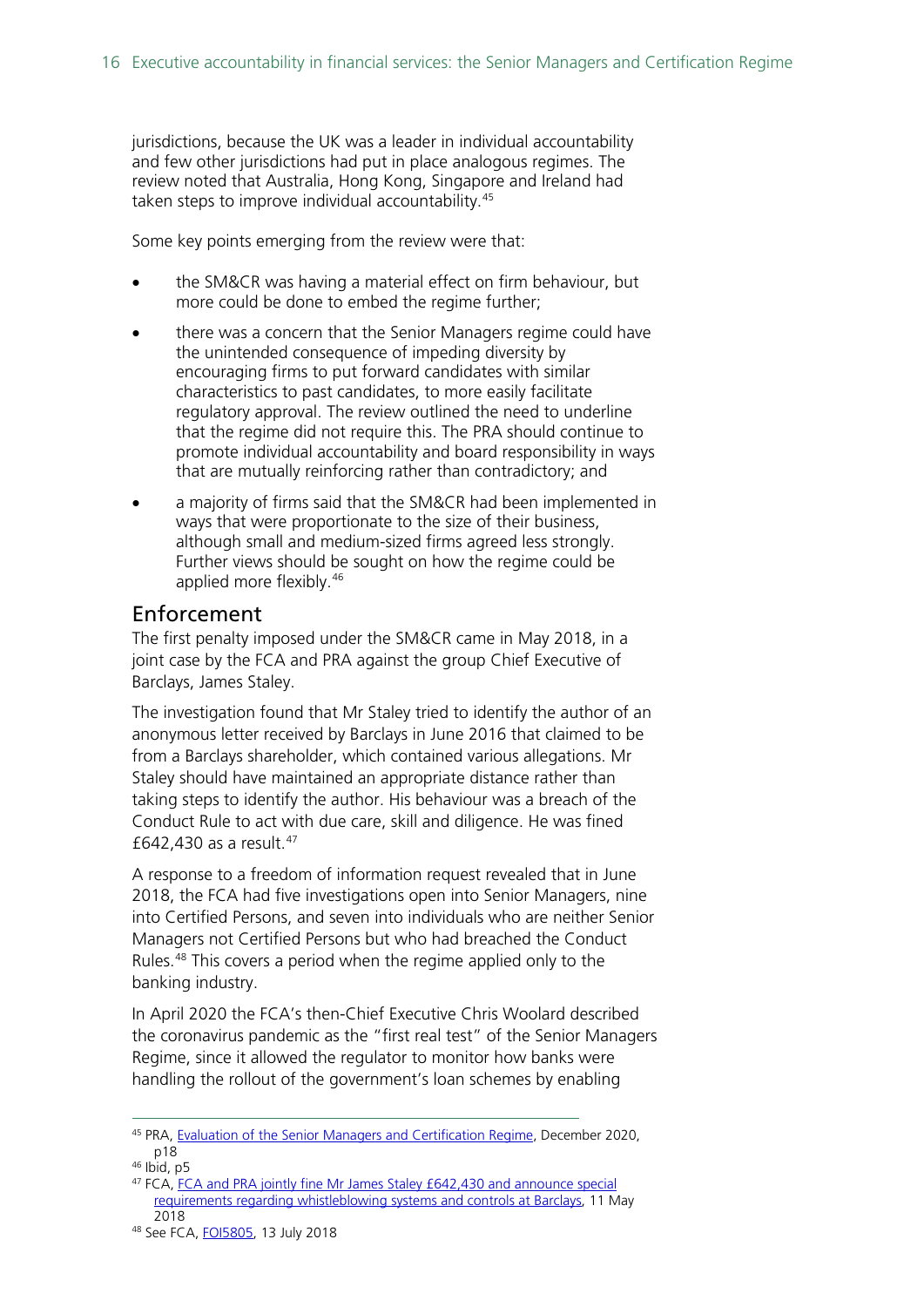oversight into "many parts" of a bank's business. He did however caution that "our powers are limited".[49](#page-16-0)

A freedom of information request submitted by financial regulation consultancy Bovill in September 2020, after the extension of the regime to solo-regulated FCA firms, revealed that since March 2016 the FCA had opened 34 investigations, closed 11 without action and imposed a fine on one occasion (which is discussed above). [50](#page-16-1) Bovill argued that the "numbers suggest that the regime might not have the right tools for the job. Questions should be asked as to why there are so few investigations and punishments, and whether SMCR is fit for purpose". [51](#page-16-2)

<span id="page-16-0"></span><sup>49</sup> Financial Times, [UK regulator says coronavirus is first test of post-2008 banking rules,](https://www.ft.com/content/0ec16280-423f-405a-a081-b51fee20d6c7) 20 April 2020

<span id="page-16-1"></span> $50$  A second fine, and a ban, has been provisionally issued but is being appealed – see [FCA and PRA publish Decision Notices given to former CEO who paid excessive](https://www.fca.org.uk/news/press-releases/fca-and-pra-publish-decision-notices-given-former-ceo-who-paid-excessive-remuneration-his-wife)  [remuneration to his wife to reduce his tax liability,](https://www.fca.org.uk/news/press-releases/fca-and-pra-publish-decision-notices-given-former-ceo-who-paid-excessive-remuneration-his-wife) 18 November 2019

<span id="page-16-2"></span><sup>&</sup>lt;sup>51</sup> Bovill, Only 34 investigations and one enforcement action after four and a half years [of SMCR,](https://www.bovill.com/only-34-investigations-and-one-enforcement-action-after-four-and-a-half-years-of-smcr/) 27 October 2020